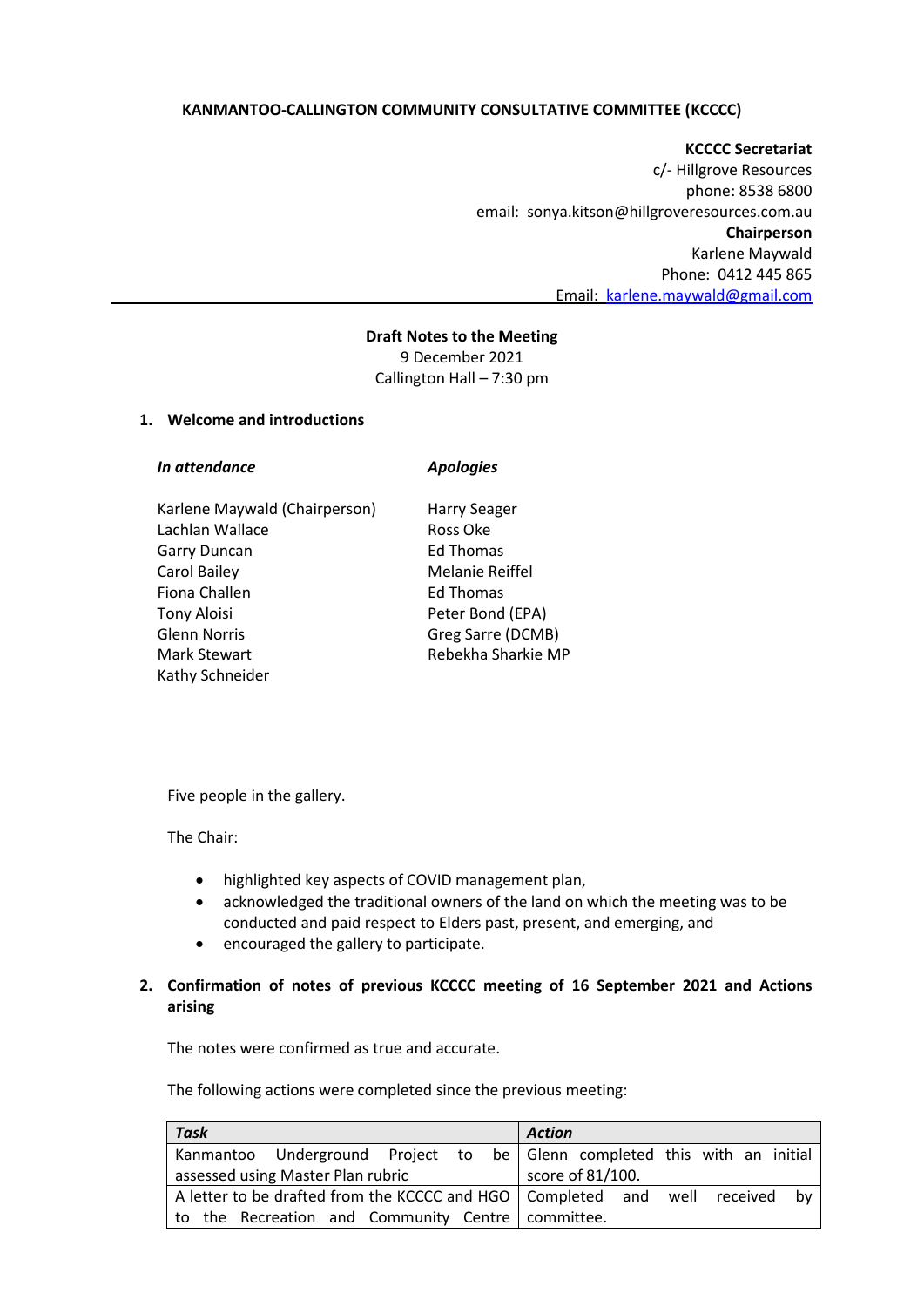| Committee congratulating them on a great          |  |
|---------------------------------------------------|--|
| outcome for the project.                          |  |
| Master Plan documents to be printed for Complete. |  |
| distribution at Callington Show                   |  |

The following actions (or expanded actions) from previous meetings remain on the action list.

| <b>Task</b>                                          | <b>Action</b>                                                                   |
|------------------------------------------------------|---------------------------------------------------------------------------------|
| Mark Stewart to revert with options to bring         | Update: Mark updated KCCCC on next                                              |
| forward the NVC project.                             | Initial discussion to be held<br>steps.                                         |
|                                                      | between DEW, DEM and subcommittee                                               |
|                                                      | of the KCCCC. This would likely include<br>Harry, Ross and Glenn. Meeting to be |
|                                                      | scheduled<br>late<br>January/early<br>in                                        |
|                                                      | February.                                                                       |
| <b>KCCCC future structure</b>                        | A subcommittee consisting of Lachlan<br>Wallace, Karlene Maywald and Harry      |
| Harry to establish a steering committee and          | Seager met in July to establish a draft                                         |
| draft constitution for review by the KCCCC           | framework for the future structure of                                           |
| before next meeting.                                 | the KCCCC. A draft paper was prepared                                           |
|                                                      | by Harry and discussed at the pre-KCCCC                                         |
| HGO to reach out to local business to determine      | meeting.                                                                        |
| for<br>providing<br>the<br>appetite<br>support<br>to |                                                                                 |
| committee.                                           | Update: skills matrix to be developed                                           |
|                                                      | prior to next KCCCC meeting by Karlene<br>and Glenn. Nomination process for new |
|                                                      | committee to be agreed.                                                         |
|                                                      |                                                                                 |
|                                                      | held<br>Update:<br>Meeting<br>between                                           |
|                                                      | Hillgrove, Neutrog, Hansen and Premix                                           |
|                                                      | on 25 November to canvas appetite to                                            |
|                                                      | of expanded<br>committee.<br>part<br>be                                         |
| Attendance at KCCCC by DCMB senior council           | Awaiting feedback.<br>Brian Clancy (DCMB) had confirmed that                    |
| officer.                                             | Greg Sarre will attend KCCCC meetings                                           |
|                                                      | as confirmed at the February KCCCC                                              |
|                                                      | meeting. Greg is yet to attend so will                                          |
|                                                      | need follow-up.                                                                 |
|                                                      | Update: Brian Clancy contacted. Has                                             |
|                                                      | requested date for next scheduled                                               |
|                                                      | meeting which has been provided.                                                |
| discuss<br>erecting plaque<br>which<br>Garry<br>to   | This is still a work in progress and will be                                    |
| recognises the contributions of people/groups        | kept on the action item list.                                                   |
| that made the Memorial Wall possible with            |                                                                                 |
| Peter McGinn.                                        |                                                                                 |

### **3. Master Plan**

*3.1 Master Plan Review*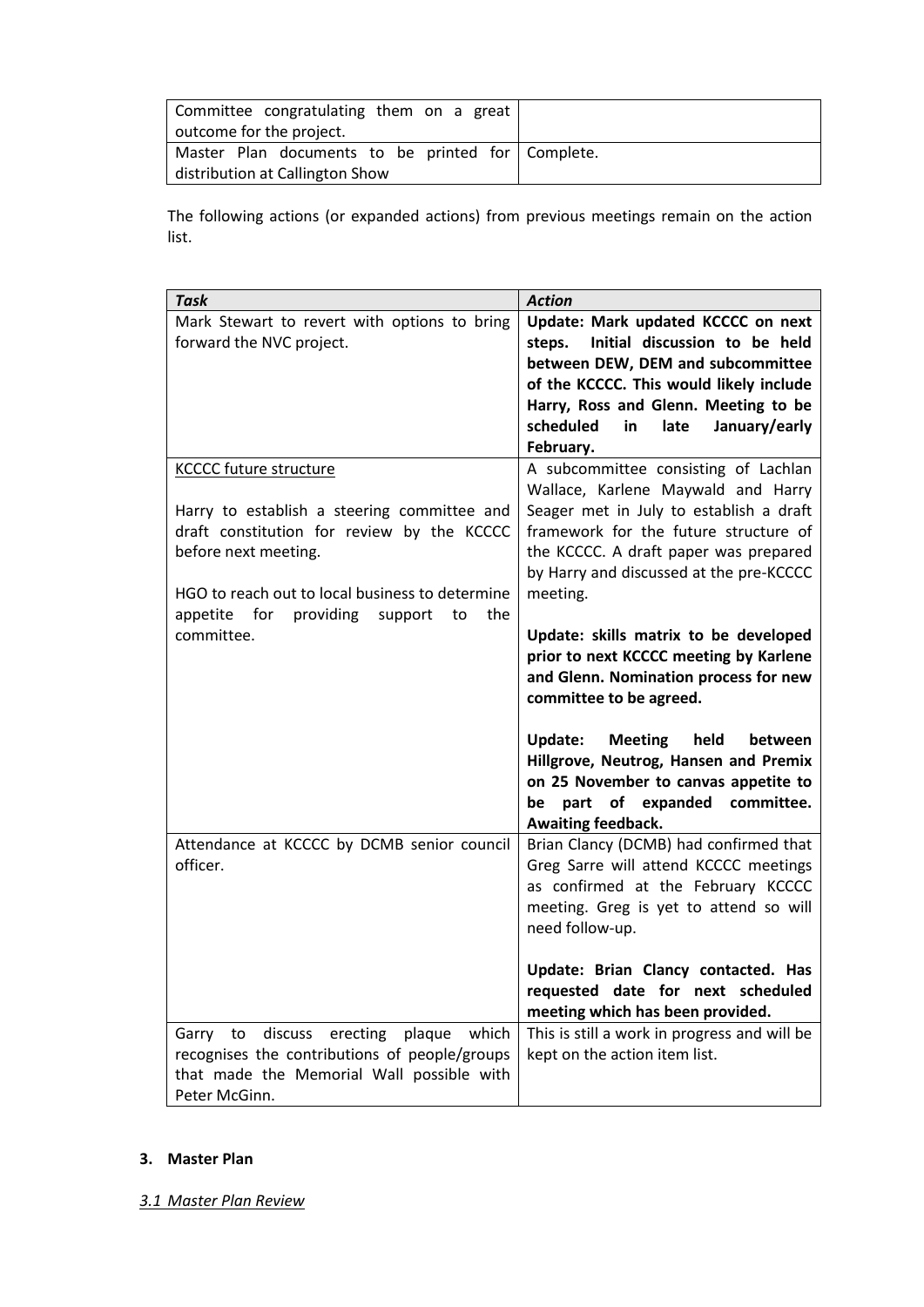*From previous meetings:*

*It was determined that a way forward may be to have two separate documents:*

- *1. Overarching document similar to the existing document which retains much of the origins of the Master Plan (KCCCC and mining) that serves as an overarching guide that would not be regularly updated, and*
- *2. A separate shorter document that focusses on key points and projects as an outwards facing advertising document that is easily accessible and can be updated as projects progress or new ones are added.*

*It was also discussed that elements of Harry's review into KCCCC structure may also inform the content of the two documents.*

There was some discussion regarding the pros and cons of using two separate Master Plan documents. Pros include that the shorter version simplifies the process which may mean it is easier to use and therefore more widely used. Cons include that the full context of the Master Plan may be lost and the main document will be replaced completely with the brief version because it is easier. The history of the development of the Master Plan contained in the document was raised by a member of the gallery as being excessive and potentially detracts from the content.

Fiona has prepared an updated rubric with a different weighting system for the various pillars. This has been provided to KCCCC members to review and provide feedback.

### **ACTION**

- Fiona and Karlene to meet to review Master Plan.
- KCCCC members to review updated Master Plan rubric and provide feedback to Fiona.

### **4. Kanmantoo Copper Mine**

Glenn Norris and Lachlan Wallace provided the following updates.

Compliance / Emission /Rehabilitation

- Exceedance of Fe, Ni, Co in ground water bore on the mining lease adjacent to the backfilled Emily open pit. Inferred groundwater flow is towards the Giant open it which is the regional sink. This has been reported to DEM and EPA along with an action plan. This includes more frequent monitoring (3 monthly) which has commenced. There have been no similar issues with offsite monitoring bores.
- Successful native grass seed harvesting season. Photographs shared of Wallaby/Spear grass growing areas and seed harvesting activities.
- Maintenance of rehabilitated areas and environmental monitoring has continued in line with plans.
- Issue raised by Garry regarding suspected dust from the Giant open pit. Details to be provided to GN.
- Issue raised by a member of the gallery regarding the speed of trucks travelling down East Terrace in Callington. This is dangerous with children present at times. Whilst these are not Hillgrove related trucks the matter was discussed. Suggestions include notifying